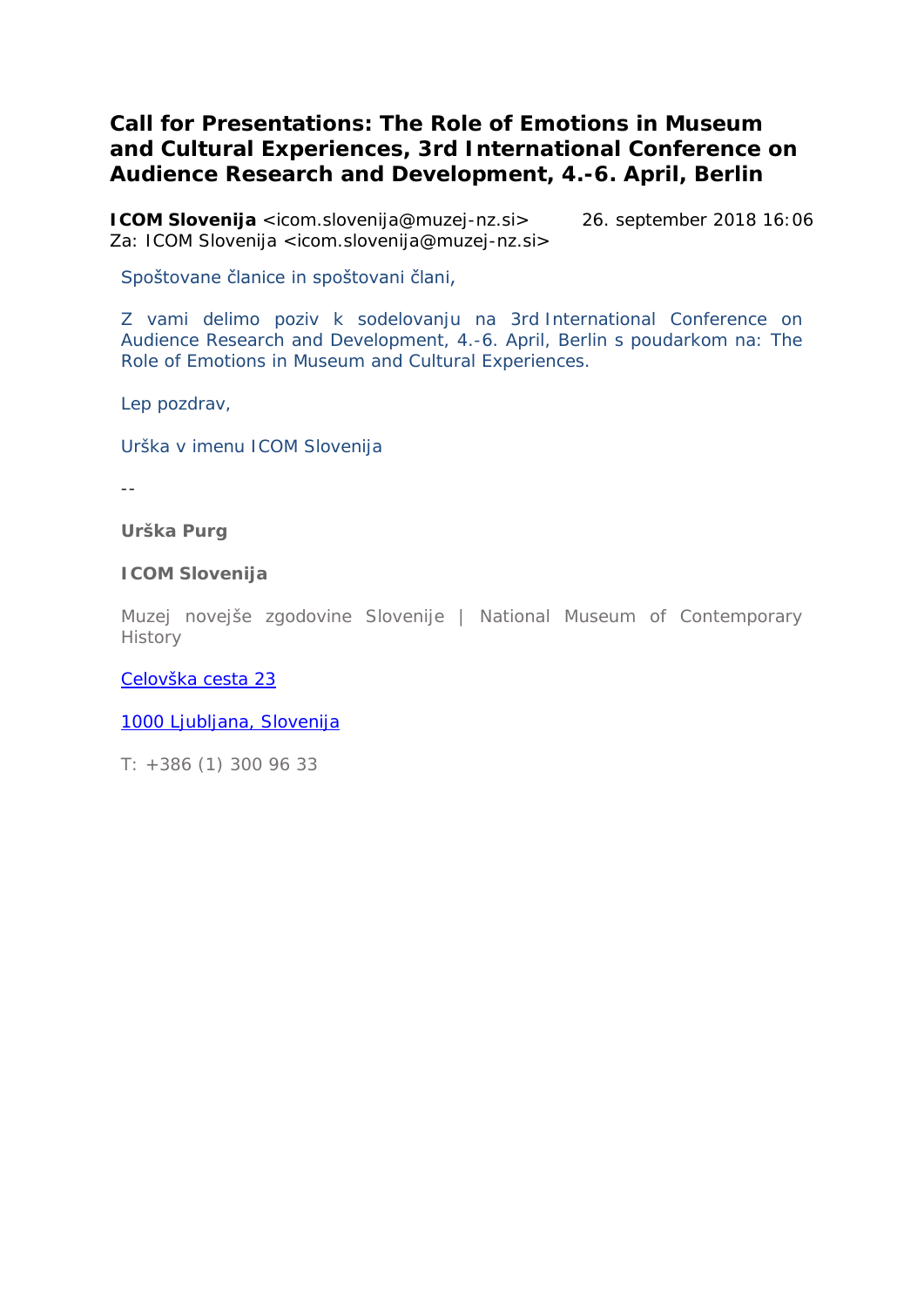# The Connected Audience 2019 **Call for Presentations**

## **The Role of Emotions in Museum and Cultural Experiences**

*3rd International Conference on Audience Research and Development, 4.- 6. April, Berlin*

*KulturAgenda* Institute for Museums, Cultural Enterprises and Audiences, *The Institute for Learning Innovation* and the *Staatliche Museen zu Berlin* together present a conference exploring the newest research in human emotions and the role they play in museum and cultural experiences.

Presenting the best of current research and applied practices, emphasizing innovation and quantified experience, this conference will bring together researchers, museum directors, museum professionals from all disciplines (education, marketing, curatorial, visitor services), exhibition developers and exhibition designers for an inter-field exchange of ideas and an in-depth exploration of what we know, and how we can apply that knowledge to improve learning and the museum experience in general.

### The **April 4-6, 2019** [conference is taking place at the heart of Berlin,](https://kulturagenda.us15.list-manage.com/track/click?u=f6624fea91b0ed5d62ae477bf&id=fd49508b59&e=d4b5e1fdd6)  the **Kulturforum**[, and will attract a global audience.](https://kulturagenda.us15.list-manage.com/track/click?u=f6624fea91b0ed5d62ae477bf&id=fd49508b59&e=d4b5e1fdd6)

Using a combination of presentations, small group workshops and panel discussions this conference will enable participants to learn new approaches and ideas and engage in lively, interactive exchanges of best practice with colleagues from a wide variety of disciplinary expertise. Participants will have the opportunity to both contribute and learn about topics such as:

- Creating awe, wonder and empathy in museum and cultural experiences
- The role of emotion in visitor engagement and visitor satisfaction
- Emotion as the driver of decision-making and its potential for programming and marketing

The following high profile experts have already confirmed their attendance: John Falk (Institute for Learning Innovation, US), Maria Gendron (Yale University, US) and Lisa Feldman Barret (Northeastern University, US), Kay Voges (Theater Dortmund, GER), Sheila Watson (Leicester University, UK), Martin Tröndle (Zeppelin University, GER).